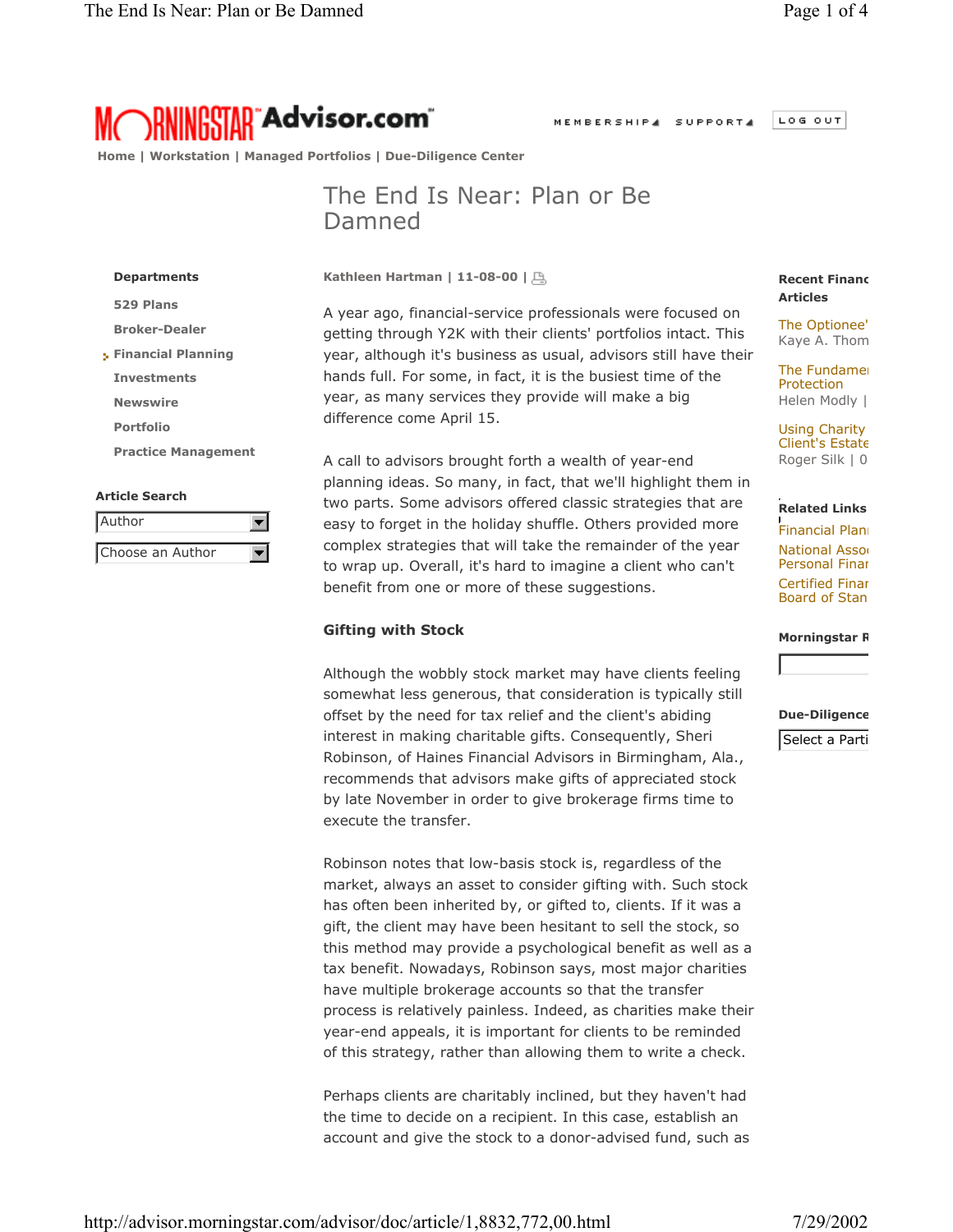#### Fidelity's, Vanguard's, or T. Rowe Price's.

#### **Gifting with Mutual Funds**

Mark Wilson of Tarbox Equity, Inc., in Newport Beach, Calif., makes a pitch for charitable giving with mutual funds. While a bit trickier, perhaps, than working with individual stocks, Wilson notes that funds that are going to make large capitalgains distributions, especially short-term gains, are terrific assets to give to a charity.

Wilson acknowledges that capital-gains distribution information is rarely easy to come by. He praises some fund families, such as Alger, for providing estimates on their Web site. Other fund groups provide this information during conference calls or in correspondence with advisors. Still, in many instances, Wilson's firm will simply make persistent phone calls, hoping to get wind of the distribution before it takes place.

 understand the reasons for giving--or not. Like many advisors, Robinson also reminds clients to make annual exclusion gifts. Rather than suggest this in isolation, though, she makes it part of an estate planning process, so that clients have the ability to see estate tax projections and

-Steve Wightman of Lexington Financial Management in Lexington, Mass., is fond of establishing charitable remainder trusts with appreciated assets as a year-end planning technique. He suggests that high-net-worth clients use CRTs for education funding, in which case the donor not only avoids capital gains tax, but also enjoys a substantial charitable tax deduction. The income stream is taxed at the beneficiaries' rate, in this case the clients' children, and looking forward, the asset has been removed from the estate, so there is no taxable event upon death.

#### **Turning a Bad Market into a Good Opportunity**

Almost every year, some segments of the stock and bond markets suffer declines. Last year it was real estate and long bonds. This year, almost every international fund category has declined, with Asia and the Pacific Rim taking the biggest hits. Telecommunications and technology stocks have also been experiencing large losses. Advisors such as Steve Wightman are fond of techniques that use stock or fund losses to offset the year's gains.

Wightman notes that long-term losses must first be applied against long-term gains. After that, \$3,000 of excess loss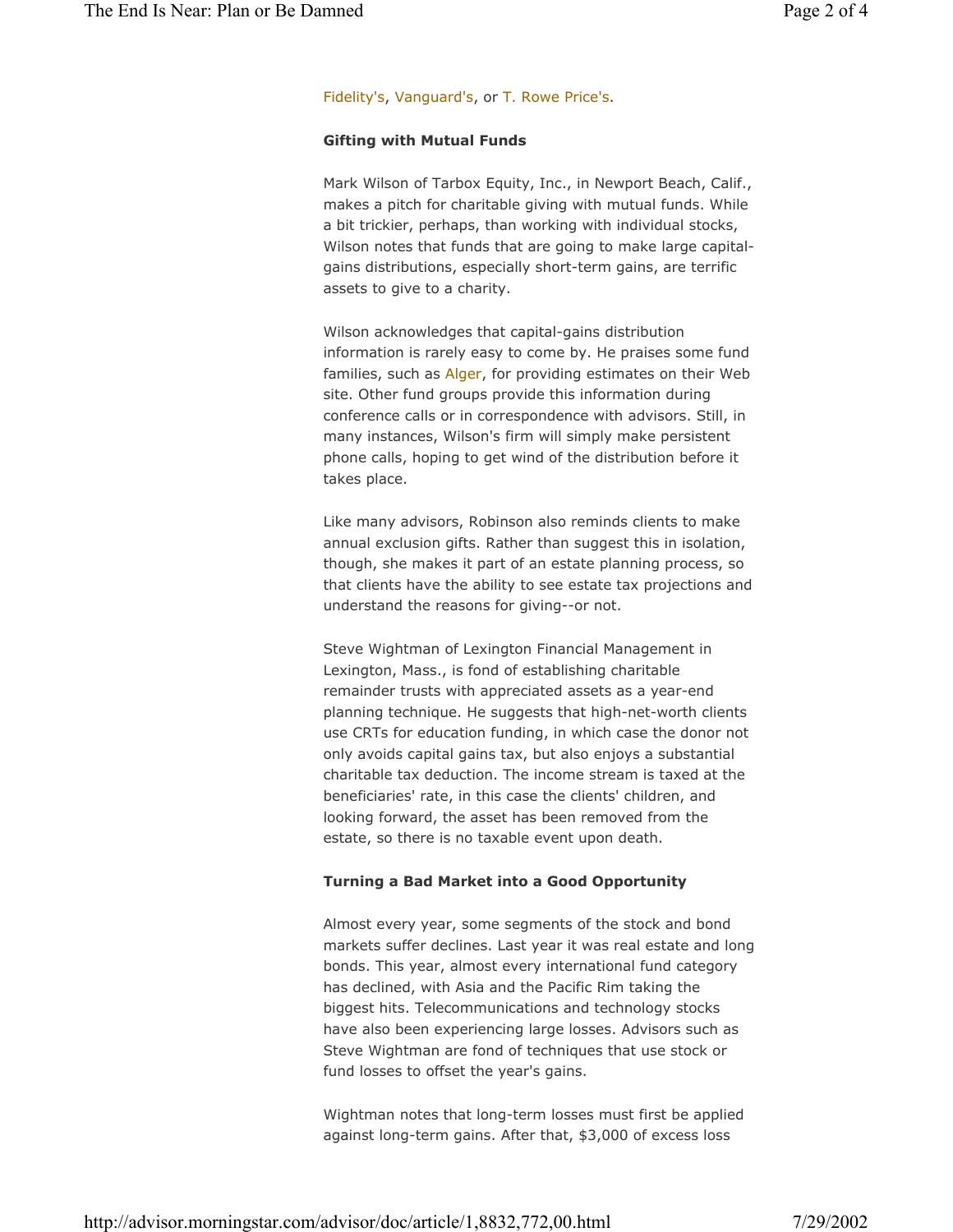can be applied to the year's short-term gains. If a client has neither long-term nor short-term gains, then \$3,000 can be applied A'as an ordinary income deduction.A

Wightman cautions against triggering wash rules by repurchasing the same security within 30 days. He suggests that advisors A'weigh the tax savings against the risk of the stock rebounding.A In today's volatile market, clients may be more worried than ever about missing a market spike. For such clients, Wightman suggests purchasing call options. If the stock spikes, the client can still reap some profits.

Advisor Gayle Buff, of Buff Capital Management in Newton, Mass., agrees that stock sales are a major year-end planning technique. She says if the downtrodden stock is in an industry she favors for a comeback, then she will recommend buying another stock in the same industry. For example, Buff points to Home Depot HD, which is currently down more than 40% for the year. Instead of crossing her fingers for 31 days, Buff recommends that clients who sell Home Depot for tax purposes buy Lowe's Companies LOW, which, like many stocks in the home-supply industry, is well off its yearly highs.

# **Losses, Gains, and Mutual Funds**

-Robert Zimberg, of Financial Mountain Inc., in Boulder, Colo., applies the same planning technique to mutual funds. While he says that A'there are no strict rules, A he looks for funds with year-to-date losses greater than 20% combined with large unrealized capital gains. Prime candidates for this category are manager departures after a disappointing year. Oftentimes, a new fund manager will clean out the portfolio, thus booking unrealized capital gains. Of course, fund holdings with unrealized losses can also be good candidates for selling.

Zimberg notes that this process can help him rebalance his allocation mixes. In such cases, the client carries a higher tax basis into retirement. Careful planning can accomplish a dual purpose.

Much like his charitable-giving technique, Mark Wilson closely watches clients' mutual funds for impending capitalgains distributions. In this case, however, he is looking to sell the fund before the gain is distributed. Admittedly, this is not an easy strategy and it is sometimes discouraged by fund companies. But, it can make a world of difference, especially if Wilson's client purchased the fund recently or if the expected distribution is a sizable percentage of the